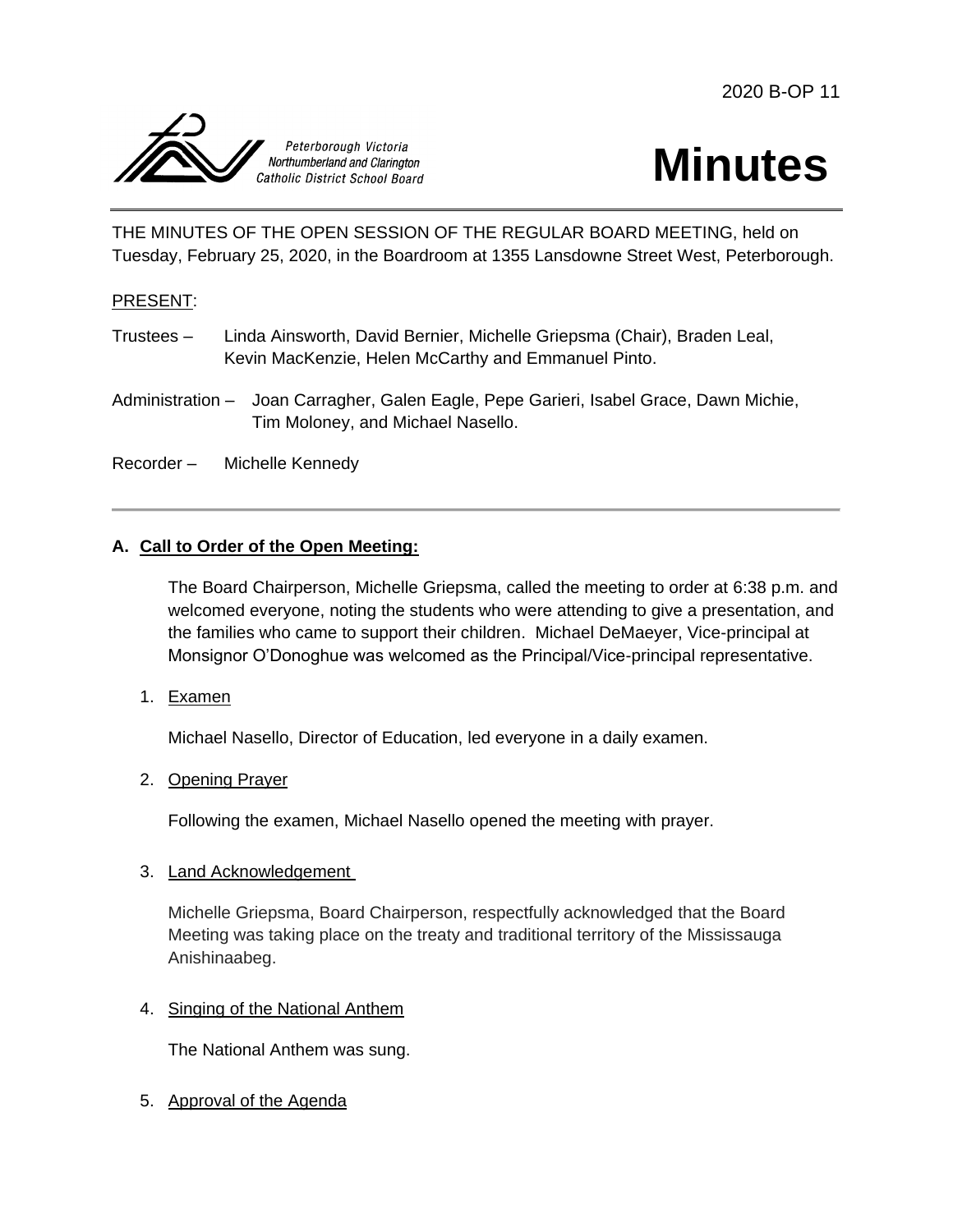MOTION: Moved by Linda Ainsworth, seconded by Emmanuel Pinto that Trustee David Bernier be excused from the regular board meeting, open session.

Carried.

MOTION: Moved by Braden Leal, seconded by Linda Ainsworth

that the Agenda be approved, with the addition of items I.2, Excursion to Italy; K.3, Communication to Member of Provincial Parliament; and the addition of a short recess following item C.1, Environmental Sustainability Presentation.

Carried.

### 6. Declarations of Conflicts of Interest

There were no declarations of conflicts of interest.

### 7. Approval of the Minutes.

MOTION: Moved by Linda Ainsworth, seconded by Braden Leal

that the minutes of the January 28, 2020 Regular Meeting be approved.

Carried.

#### 8. Business Arising Out of the Minutes.

There was no business arising out of the minutes.

#### **B. Reports from the Office of the Director and Student Trustees:**

1. Report from the Director of Education, Michael Nasello.

Michael Nasello gave the Director's Report, including the following highlights:

 We keep in our prayers Father Paul Massel who is travelling with the Peterborough Medical Brigade in Uganda, the many people around the world who are sick or have died as a result of the COVID-19 coronavirus, and all those who are affected by the very recent news about Jean Vanier and Father Thomas Phillipe. We pray for the victims and those impacted by the news and for the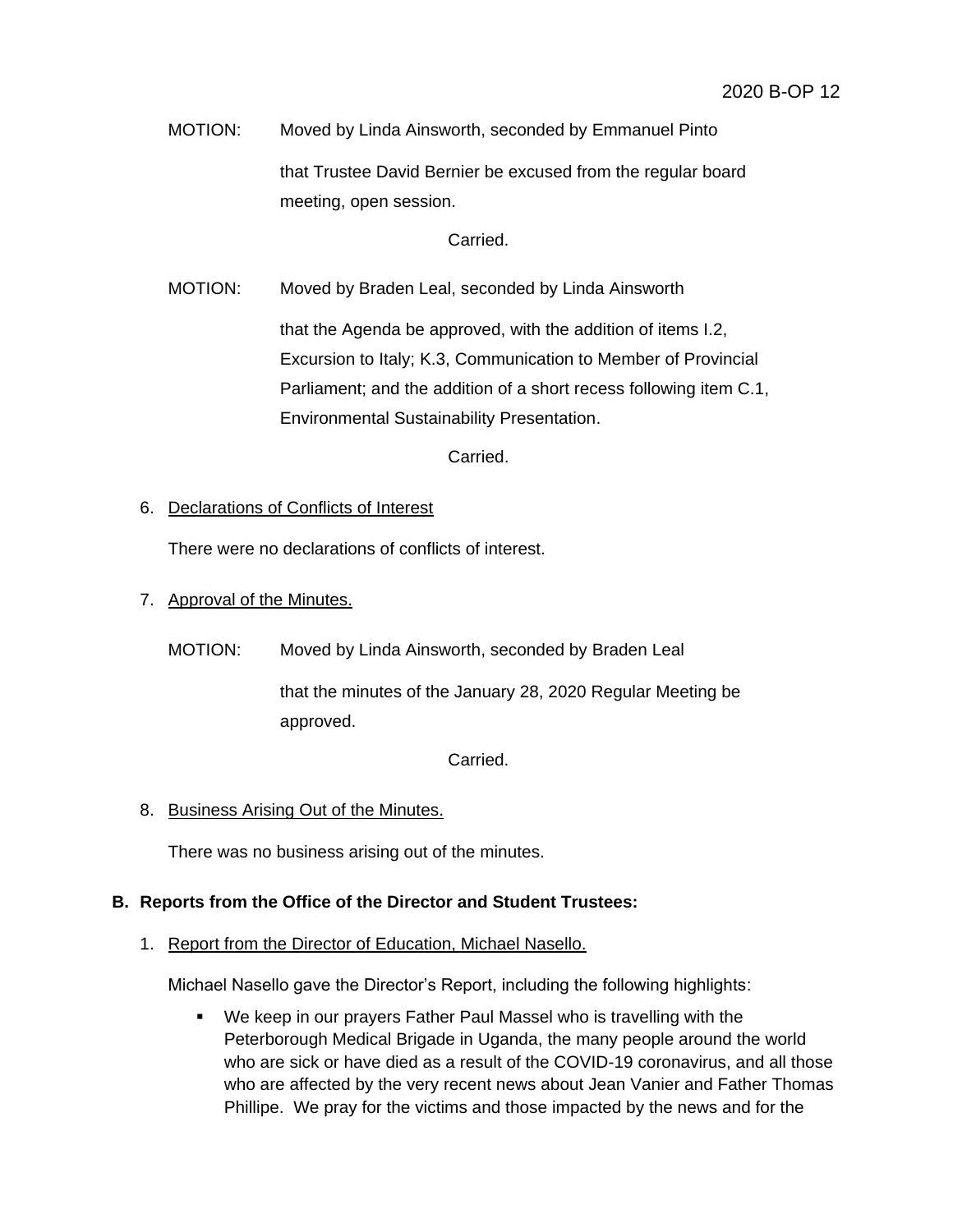members of the L'Arche communities, world-wide.

- Welcome to the Eco-champion students who represent their schools and all students of the board in their presentation with the Student Trustees this evening. Welcome to parents and staff who have come in support. These students, who are deeply thoughtful, articulate and committed will be delivering an important message and request to the Board.
- Our teachers who are represented by OECTA continue negotiations for a new provincial contract. Issues like class size and e-learning are of interest to all parties of our system. The Board and the Associations to which we belong have been advocating to the Ministry of Education to keep the learning needs of students first in all of their deliberations. Our prayers are with everyone impacted with the current situation and we trust the collective bargaining process will bring a successful resolution as soon as possible.
- **The Annual St. Joseph Fundraising Dinner to benefit chaplaincy programs at** Fleming College and Trent University was held on February 6 and was attended with Trustees Griepsma, Ainsworth, and Pinto, Father Paul Massel, Board Chaplain and Peter Bagnall, Religious Education Consultant. Guests heard from speaker Angele Regnier and students from Trent University and Fleming College.

Following his presentation, Michael Nasello invited questions from the trustees.

#### 2. Report from the Student Trustees, Eveline Fisher and Josh Hill.

Josh Hill, Junior Student Trustee, and Eveline Fisher, Senior Student Trustee, gave a report to the Board of the activities which are taking place in secondary schools throughout the system:

- February is busy and is a season of transition to new courses; students are getting used to their new environments
- **Course selection process is underway and students are making important** decisions impacting their future.
- $\blacksquare$  Valentine's activities in many of the schools on February 14<sup>th</sup>
- Students continue to show perseverance and focus on their studies despite the strike days.
- On January 31<sup>st</sup>, students from around the board came to the board office to discuss the environment and our role as Catholics to protect the earth. Diverse perspectives were considered and the result of the days' work is the presentation (attached). Students in our schools are extremely passionate to move forward with environmental change and together will focus on directing positive changes in our schools and the best way forward with climate advocacy.
- Josh and Eveline attended the OSTA-AECO Board Council Conference in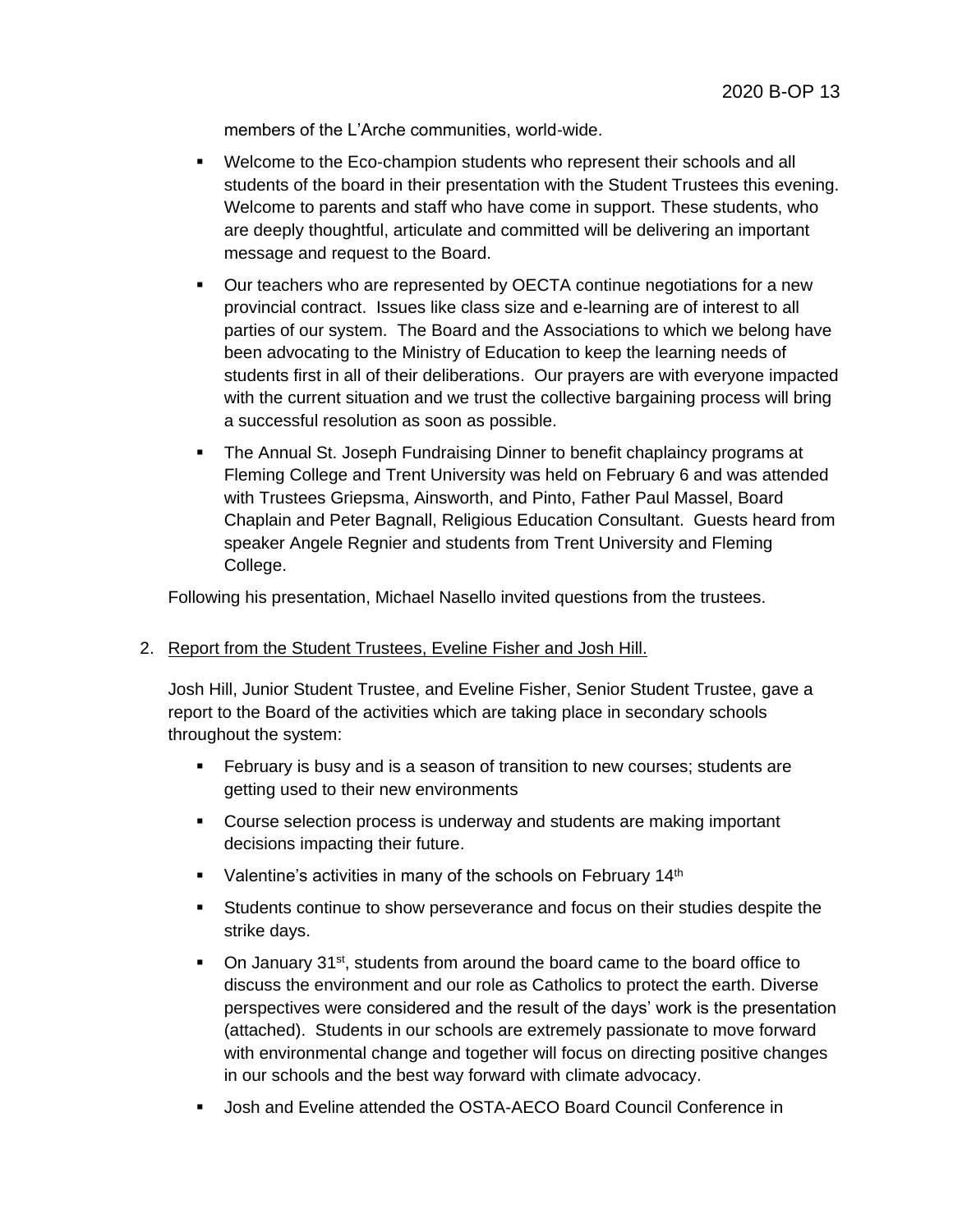Ottawa. The Catholic Board Cabinet (CBC) began their focus on their second of three pillars for the year which has the theme 'Faith in Action'.

- The Faith in Action pillar will inspire and highlight acts of social justice throughout Ontario. The CBC volunteered at the Ottawa Mission during the conference as a way of putting their faith into action.
- There will be a focus on the 'Toonies for Tuitiion' campaign advocating for Catholic Education in provinces without publicly funded Catholic Education.
- we pray for guidance in our tasks ahead.

Following their presentation, the Student Trustees invited questions.

3. Report from the Manager of Communications, Galen Eagle.

Galen Eagle, Manager of Communications shared the system achievements and highlighted the following events and other stories from across the Board:

- A highly successful musical was presented by St. Peter Catholic Secondary School Students in February at Showplace. The talented cast of The Little Mermaid entertained audience members of all ages.
- The Catholic Parent Engagement Committee will be hosting renowned speaker Craig Kielburger at Holy Trinity Catholic Secondary School in Courtice on May 20, 2020. This event, which is open to everyone, is funded by a Parents Reaching Out Grant from the Ministry of Education. Mr. Kielburger will be delivering a presentation entitled "The World Needs Your Kid: How to Raise Children Who Care and Contribute".
- Grade 8 students from St. John Catholic Elementary School in Peterborough, as part of a deep inquiry learning project organized the "St. John's Koala Cup" Badminton Tournament to raise funds in aid of wildlife recovery.
- **Holy Trinity Catholic Secondary School were recipients of a \$30,000 prize** package of technology products including virtual reality headsets, robots, video conferencing equipment and various education technology packages from CDW. Teacher Jill Barker and her students responded to the contest by answering the question "How does technology change your classroom?"
- Various examples of staff wellness initiatives throughout the board were highlighted: Birthday Buddies at St. Francis of Assisi; Staff outings at St. Dominic Catholic Elementary; Social Committee and Wednesday Walks at the Catholic Education Centre.

Galen Eagle responded to questions from the Trustees following his presentation.

## **C. Presentations:**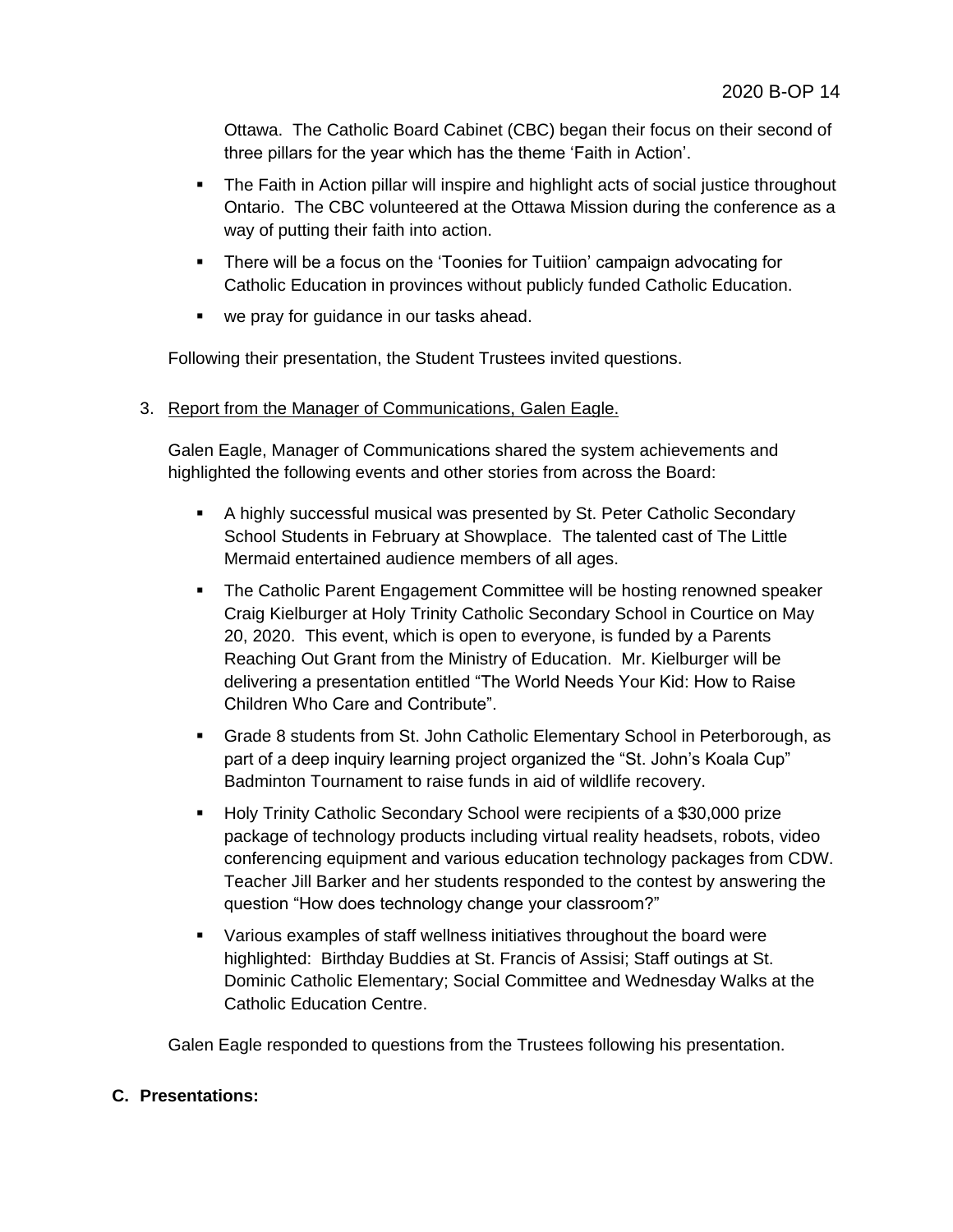### 1. Environmental Sustainability Presentation.

Michael Nasello introduced six students from secondary and elementary schools who are involved in ecological groups at their respective schools and who came to give a presentation on environment sustainability. The students, Jake Douglas from St. Peter Catholic Secondary School, Kaitlyn D'Sa from St. Thomas Aquinas Catholic Secondary School, Sam Kightley from St. Anne Catholic Elementary School, Charlotte Patterson from St. Anthony Catholic Elementary School, Emily Shmyr from Holy Trinity Catholic Secondary School, and Ella Smit from Monsignor O'Donoghue Catholic Elementary School joined Student Trustees Eveline Fisher and Josh Hill to deliver a powerpoint presentation which was a culmination of a day-long collaboration of ideas, and included Goals and Strategies to address six areas of concern, which match the six pillars of the Ecoschools Program.

Following the presentation, Student Trustees, Eveline Fisher and Josh Hill suggested wording for two recommended actions for consideration by the Board.

MOTION: Moved by Linda Ainsworth, seconded by Braden Leal

that the board declare its commitment to the urgency expressed in Pope Francis' Encyclical, and adopt a commitment to greater ecological sustainability in all of its educational, strategic, and corporate practices.

Carried.

MOTION: Moved by Linda Ainsworth, seconded by Braden Leal that the board review its Vision and Mission, Strategic Plan, and Policies and Procedures to ensure that Environmental Sustainability is given priority and that the six actions *Teamwork and Leadership, Energy Conservation, Waste Minimization, School Ground Greening, Curriculum,* and *Environmental Stewardship*, as included in the addendum, are addressed.

Carried.

Following a five-minute recess, the meeting resumed at 8:05 p.m.

2. R.A. Proposed St. Mary Catholic Secondary School Boys' Baseball Excursion to Hawaii, USA, March 12-21, 2021.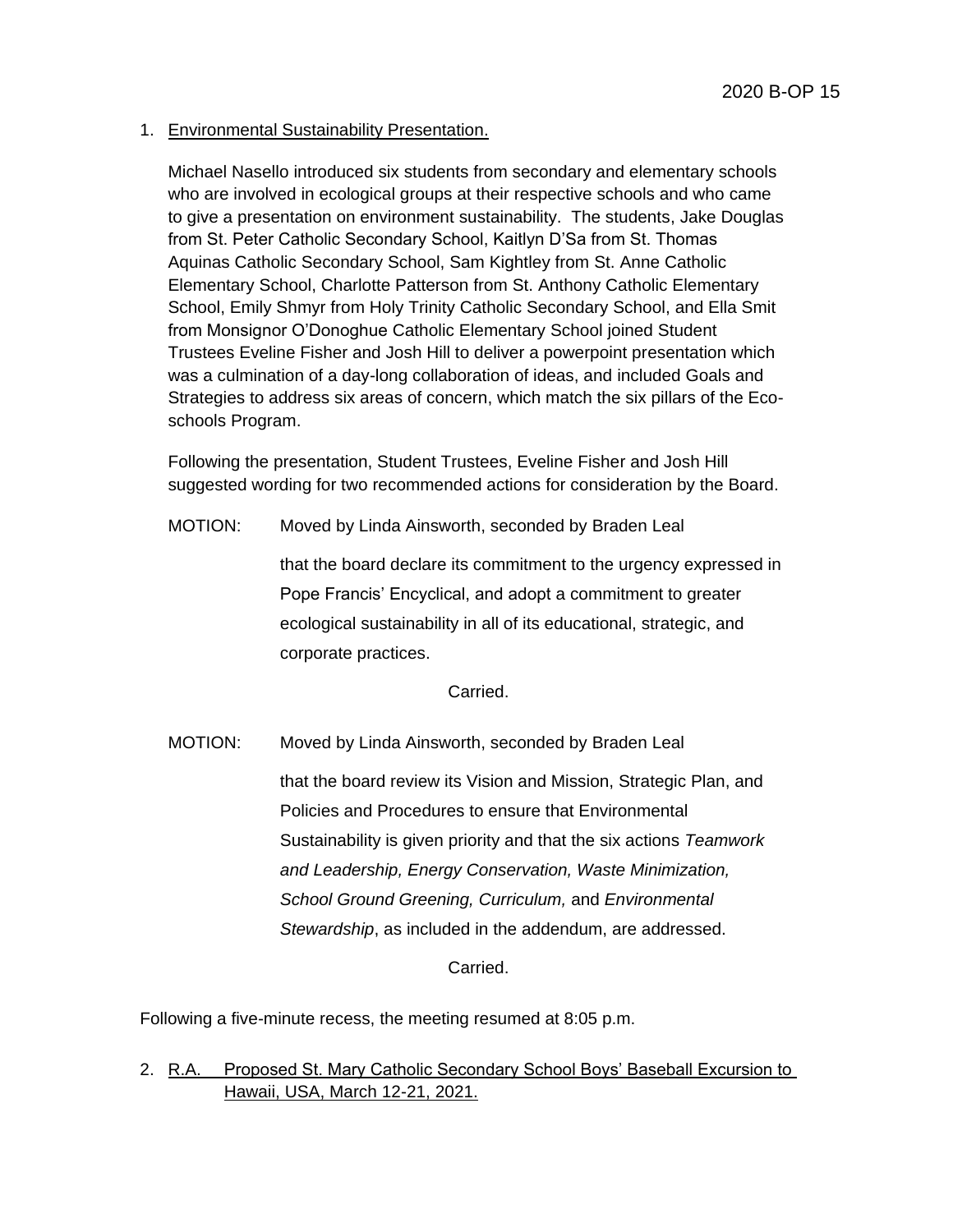James Brake, Principal, St. Mary Catholic Secondary School and Greg Conway, Teacher, St. Mary Catholic Secondary School gave a presentation on a proposed excursion to take place in March of 2021. Following the presentation, they answered questions from the trustees.

MOTION: Moved by Braden Leal, seconded by Kevin MacKenzie

that the proposed St. Mary Catholic Secondary School Boys' Baseball excursion to Hawaii, USA, from March 12, 2021 to March 21, 2021, be approved in principle and that the trip will include mandatory insurance for all travelers. Such insurance must cover school board or principal rulings for cancellation of the trip.

Carried.

# 3. R.A. Proposed Holy Trinity Catholic Secondary School Outdoor Education Excursion to Algonquin Park, May 25-28, 2020.

Superintendent of Learning, Dawn Michie gave a brief presentation on the proposed Holy Trinity excursion to Algonquin Park. This excursion is a repeat of a trip previously approved by the Board, and therefore presented by the Superintendent as outlined in the Board Administrative Procedure.

MOTION: Moved by Linda Ainsworth, seconded by Braden Leal

that the proposed Holy Trinity Catholic Secondary School Student Excursion to Algonquin Provincial Park from May 25, 2020, to May 28, 2020, be approved in principle and that the trip activities meet OPHEA guidelines for Outdoor Education.

Carried.

## 4. Dual Credit Presentation

Tim Moloney, Superintendent of Learning, gave a presentation on the Dual Credit program in secondary schools throughout the board. A Dual Credit is a partnership course between a secondary school and a local college where the student achieves both a secondary credit and a college credit at the same time. At present there are more than 800 PVNC students taking part in 43 dual credit courses. Tim also reviewed the Specialist High Skills Major program and its relationship to the Dual Credit program, giving information about both programs in each of secondary schools. Following his presentation, Tim Moloney invited and answered questions from the trustees.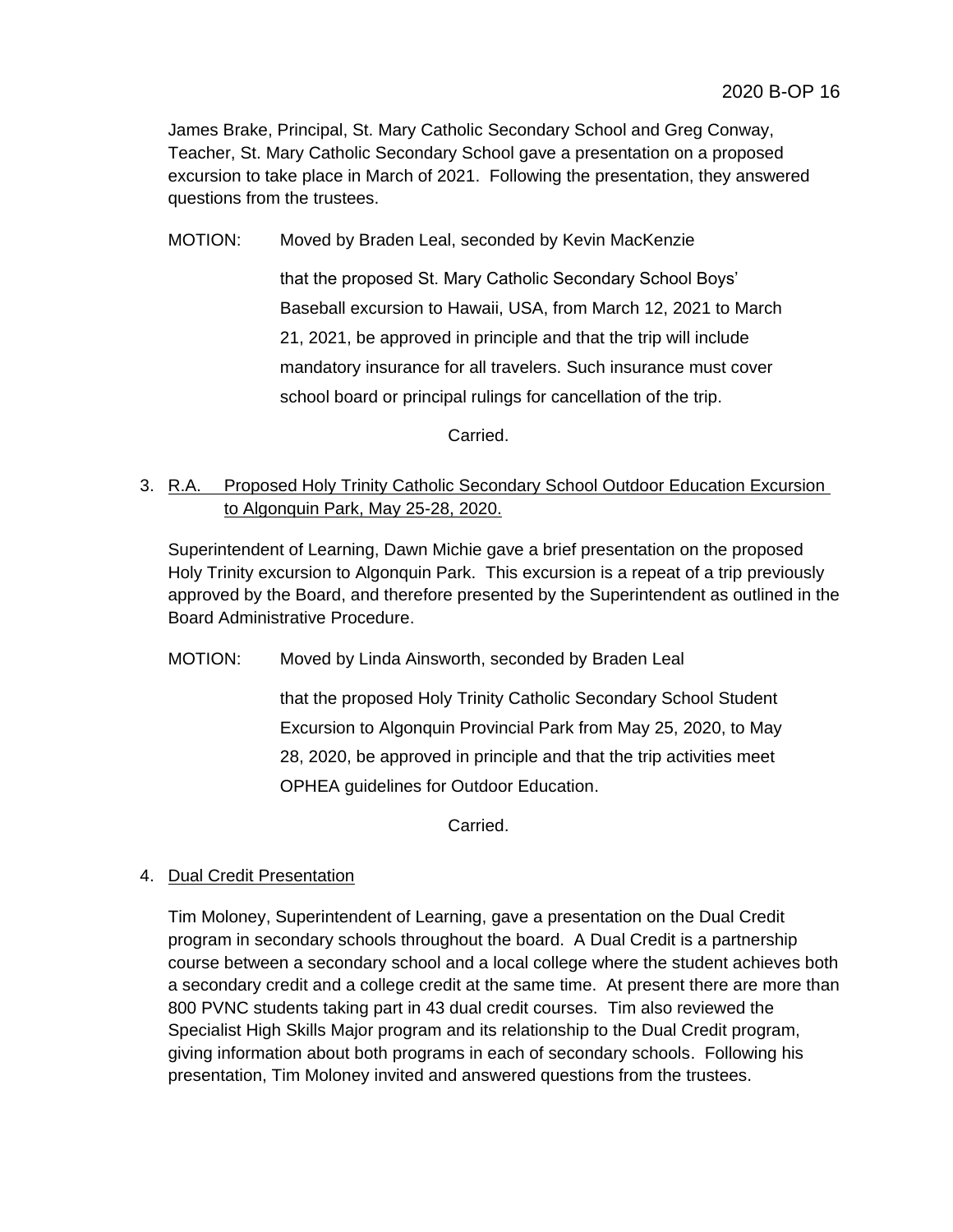### **D. Programs and Services:**

### **E. Business, Finance and Governance:**

1. Ontario Catholic School Trustees' Association (OCSTA) Open Session Report.

The Board Chairperson, Michelle Griepsma reported on OCSTA updates as follows:

- All memoranda from the OCSTA have been shared with the trustees.
- The last OCSTA Board meeting in February was held by teleconference.

### **F. Human Resources:**

### **G. Policy Development:**

- 1. R.A. Recommended Actions from the Policy Development Committee Meeting, February 4, 2020.
	- MOTION: Moved by Emmanuel Pinto, seconded by Braden Leal that the Board receive the report and recommendations from the Policy Development Committee dated February 4, 2020, for publication and implementation.

Carried.

#### **H. Old Business:**

1. Ontario Association of Parents for Catholic Education (OAPCE) Update -**Correspondence** 

The trustees reviewed and discussed the correspondence received from OAPCE addressed to Michael Nasello and dated January 31, 2020.

#### **I. New Business:**

1. Ontario Catholic School Trustees' Association Report on Special Education Advisory **Committee** 

Michelle Griepsma, Board Chairperson noted that a memorandum received from OCSTA about membership on Boards' Special Education Advisory Committee (SEAC), brought to light a discrepancy of the number of trustees that were elected and assigned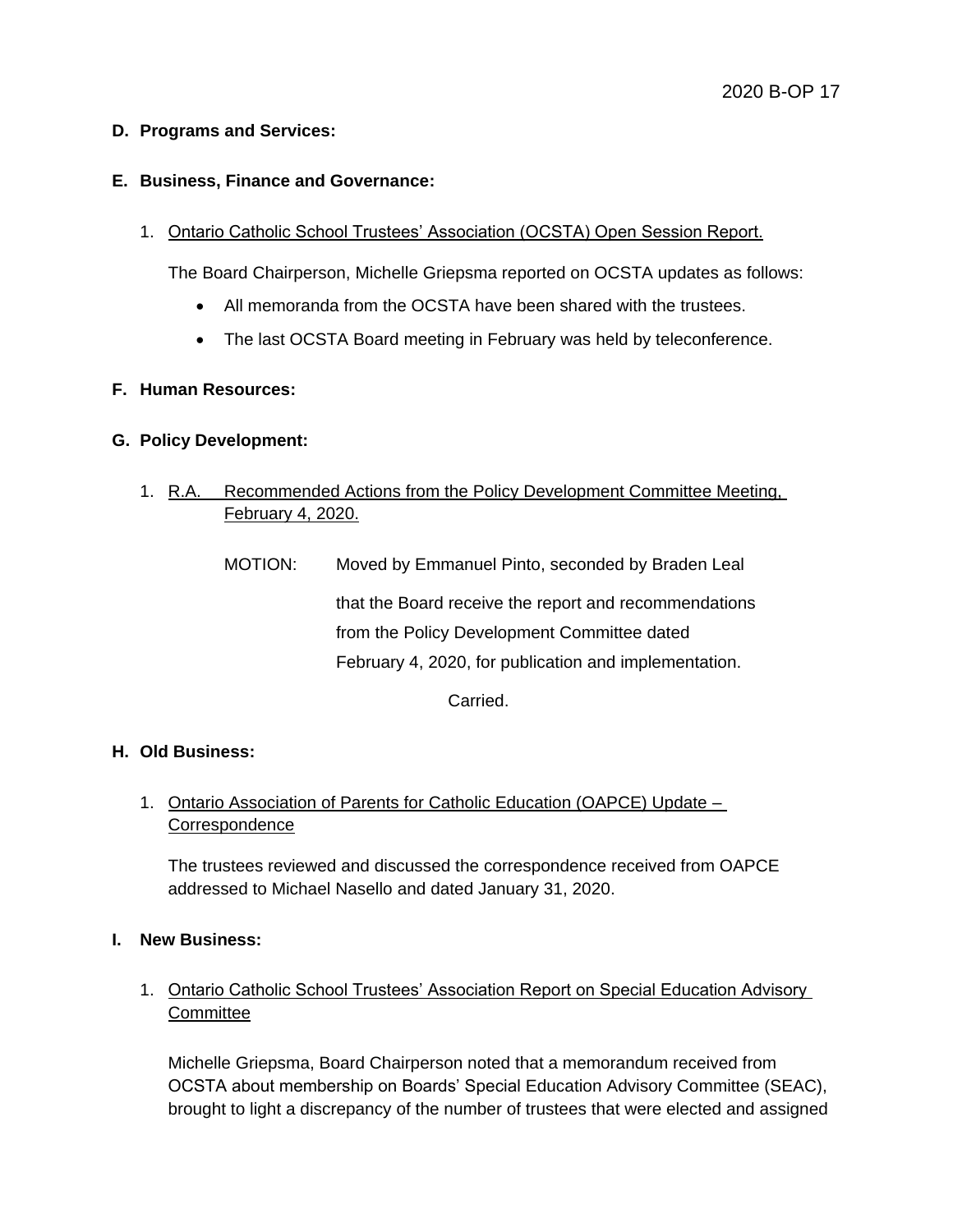to SEAC for the term 2018-2022 and the amount of trustees as prescribed in the Ontario Regulation 464/97. At the Inaugural Board Meeting in December, 2018, in accordance with the Board By-laws and Committee Terms of Reference, there were two trustees elected to SEAC. The formula in the regulation requires PVNC to appoint one trustee to SEAC and also requires one trustee to be designated as an alternate.

This matter will be brought to the attention of the Special Education Advisory Committee at its next meeting for discussion.

## 2. Excursions to Italy

Michael Nasello reminded trustees that there are March Break trips to Europe scheduled in March. The recent increase in number of cases of COVID-19 in Italy has brought concern regarding planned student travel there this spring. Administration has liaised with the companies providing the travel service and has investigated options with respect to re-routing or possible cancellation. The care and concern of the safety of students and staff remains the utmost priority.

## MOTION: Moved by Braden Leal, seconded by Kevin MacKenzie

that the Board declare a moratorium on travel to Italy for March and April 2020; and further authorize the Director of Education to make decisions regarding cancelation of trips, as necessary.

Carried.

## **J. Bring Forward:**

## **K. Information Items:**

## 1. Chairperson's Report

The Board Chair, Michelle Griepsma reported that she recently participated in a fundraising event in the City of Kawartha Lakes in support of the Community Garden project there. She also attended the St. Joseph Dinner which is held in support of campus ministry programs. Trustees were reminded that suggestions for Board meeting presentation topics can be shared with the Chairperson Committee.

## 2. Committees Chairpersons' Reports

- a. Catholic Parent Engagement Committee Meeting, February 3, 2020.
- b. Special Education Advisory Committee, February 20, 2020.

Trustee Helen McCarthy gave a brief summary of the discussions from the February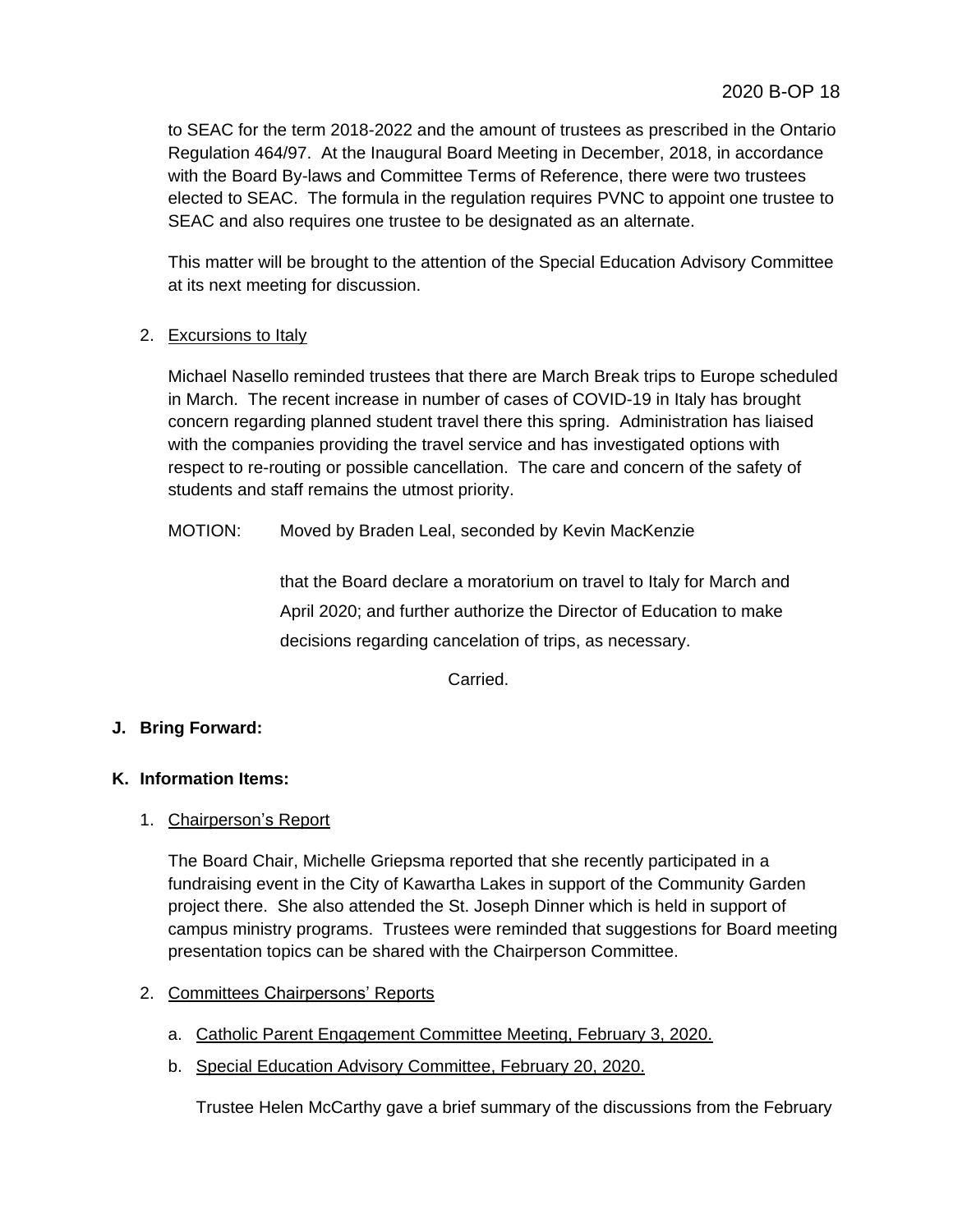20, 2020, SEAC meeting.

### 3. Communication to Member of Provincial Parliament

MOTION: Moved by Braden Leal, seconded by Linda Ainsworth

that agenda Item, K.3, Communication to Member of Provincial Parliament, be deferred to the March 9, 2020 Committee-of-the-Whole meeting.

Carried.

MOTION: Moved by Braden Leal, seconded by Emmanuel Pinto

that the Board Meeting curfew of 9:30 p.m. be extended to 9:45 p.m.

Carried.

#### **L. Future Meetings and Events:**

- 1. Board Meeting
	- a. Board Meeting Open Session, March 24, 2020, 6:30 p.m. (In-camera Session, 6:00 p.m.)
- 2. Board Standing Committee Meetings: (Listed in chronological order.)
	- a. Chairperson's Committee, March 9, 2020, 4:30 p.m.
	- b. Committee-of-the-Whole, March 9, 2020, 6:30 p.m.
	- c. Policy Development Committee, March 31 March 30, 2020, 6:30 p.m.

A conflict that existed to prevent the Policy Development Committee Meeting from being held on Monday, March 30, 2020, no longer exists as a barrier to having the meeting on that date. The trustees were in agreement to hold the next meeting on Monday, March 30, 2020, at 6:30 p.m.

- 3. Other Committee Meetings: (Listed in chronological order.):
	- a. First Nation, Métis and Inuit Advisory Committee, March 10, 2020, 6:30 p.m.
	- b. Catholic Parent Engagement Committee Meeting, March 23, 2020, 6:30 p.m. (St. Thomas Aquinas Catholic Secondary School, Lindsay)
	- c. Student Council Liaison Committee, March 24, 2020, 4:15 p.m.
	- d. STSCO Governance Committee Meeting, March 25, 2020, 3:00 p.m.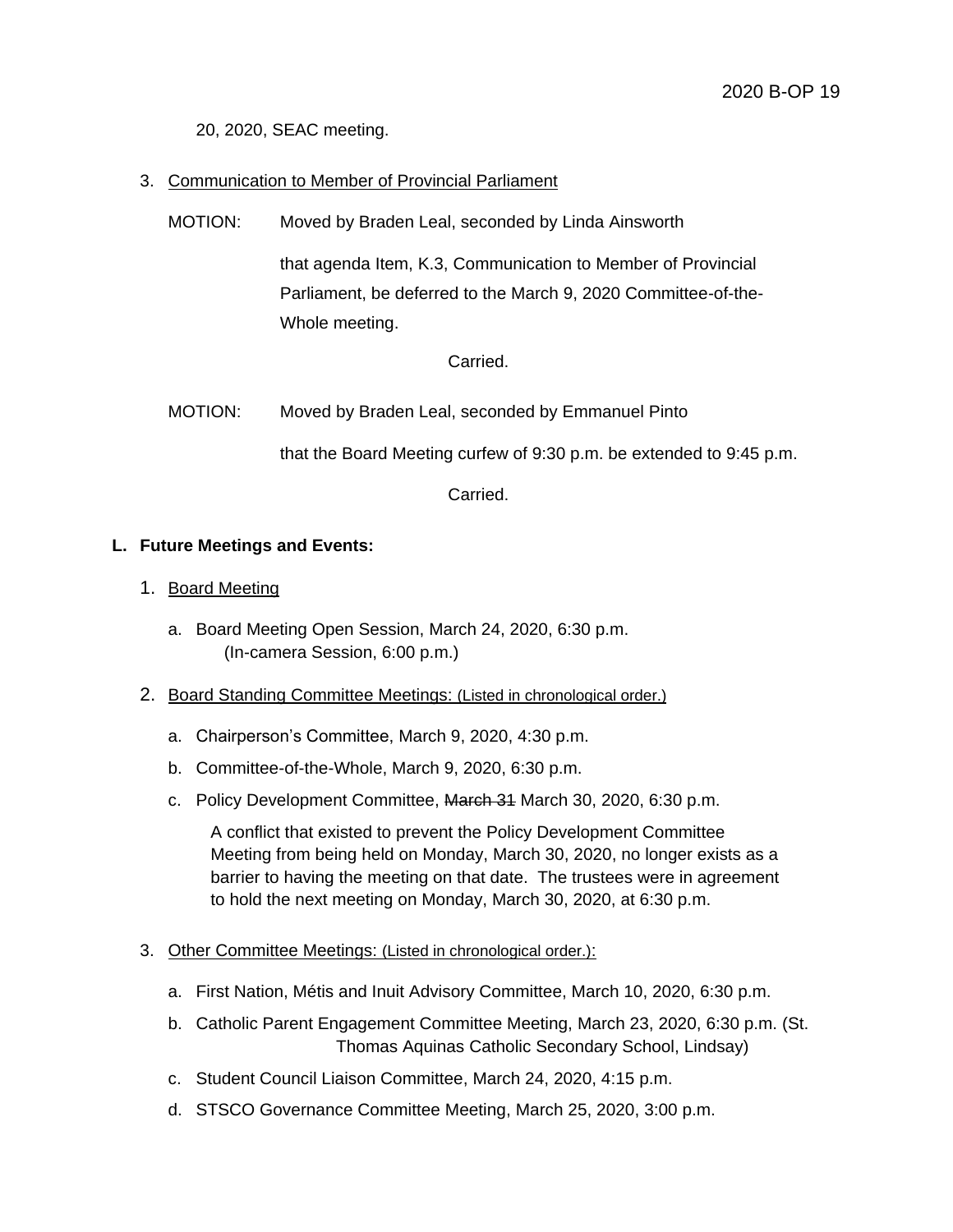- e. Special Education Advisory Committee, March 26, 2020, 6:30 p.m.
- f. French as a Second Language Advisory Committee, April 15, 2020, 4:30 p.m.
- g. Faith and Equity Advisory Committee Meeting, April 30, 2020, 6:30 p.m.
- h. Supervised Alternative Learning Meeting, TBA.

#### 4. Board Events:

- a. Toonies for Tuition Board-wide Fundraising Day, April 23, 2020.
- b. St. Catherine Catholic Elementary School 25th Anniversary Celebration, April 28, 2020, 10:00 a.m.
- c. OCSTA 2019-2020 AGM and Conference, Ottawa, April 30-May 2, 2020.
- d. Catholic Education Week, May 3-9, 2020.
- e. Catholic Student Leadership Awards, Holy Cross Catholic Secondary School, May 6, 2020.
- f. CPEC Parent Engagement Event, Craig Kielburger, "The World Needs Your Kid: How to Raise Children Who Care and Contribute", Holy Trinity Catholic Secondary School, May 20, 2020, 6:30 p.m.
- g. CCSTA 2019-2020 AGM and Conference, Collingwood, ON, June 4-6, 2020.

#### **M. Conclusion:**

- 1. Report from the In-camera Meeting
	- MOTION: Moved by Kevin MacKenzie, seconded by Braden Leal

that the Board approve the actions and the discussions arising from the February 25, 2020, regular in-camera session, as follows:

- A. Call to Order: The in-camera meeting was called to order at 5:50 p.m.
	- 1. Opening Prayer
	- 2. Approval of agenda with addition of items E.2, Staffing Update and H.1 Communication Between Local OECTA Members and Trustees.
	- 3. There were no declarations of conflicts of interest.
	- 4. Approval of Minutes: Motions were carried to approve the minutes from the January 28, 2020 Regular In-camera meeting, the January 28, 2020 Special Double In-camera meeting and the February 10, 2020 Special Double Incamera meeting.
- C. Programs and Services: